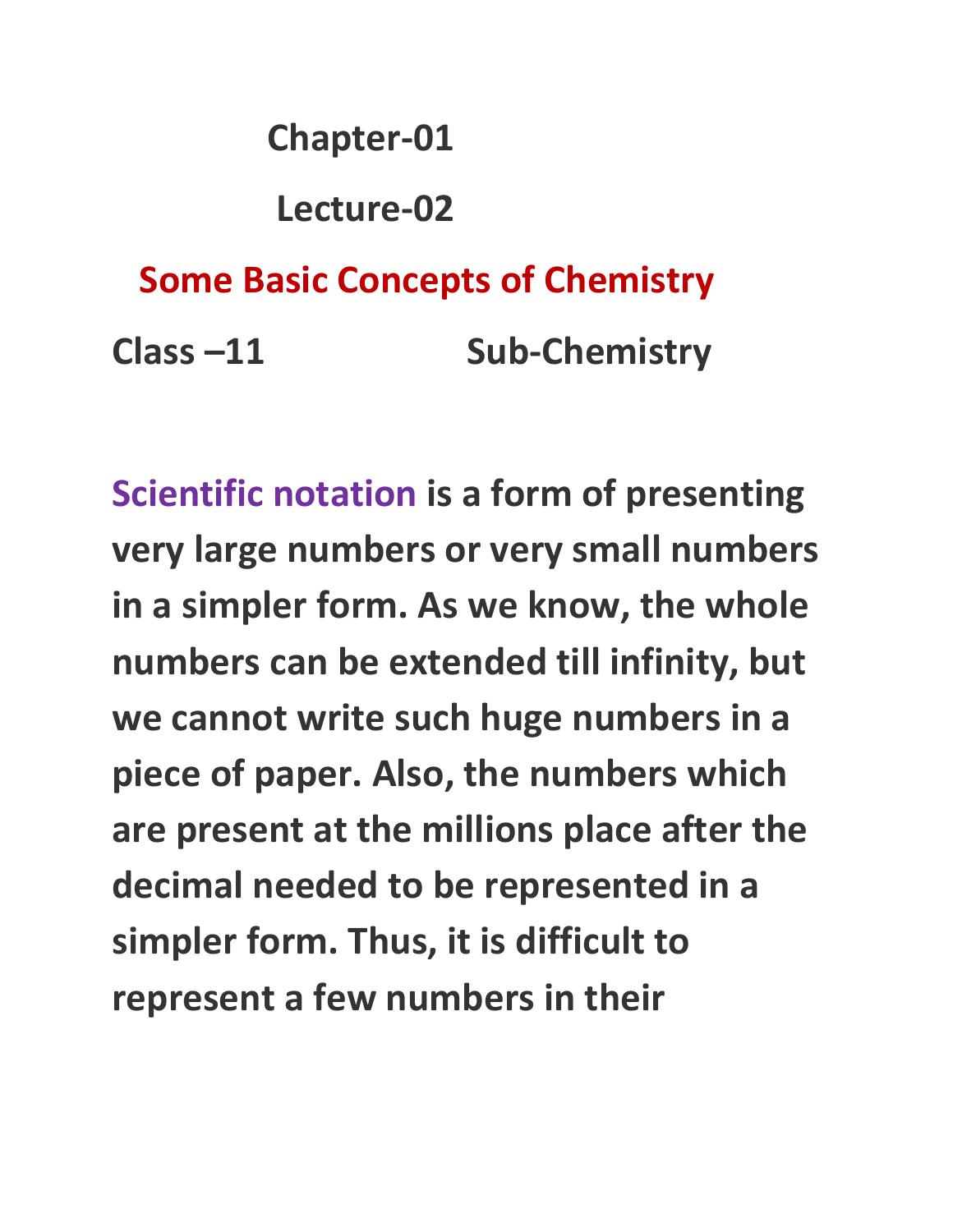**expanded form. Hence, we use scientific notations.**

**For example, 100000000 can be written as 10 8 , which is the scientific notation. Here the exponent is positive. Similarly, 0.0000001 is a very small number which can be represented as 10 -8 , where the exponent is negative.**

**The general representation of scientific notation is:**

**a × 10 b ; 1** ≤ **a < 10**

#### **Scientific Notation Examples**

```
The examples of scientific notation are:
490000000 = 4.9×10
8
12300000000 = 1.23 \times 10^950500000 = 5.05 x 10
7
```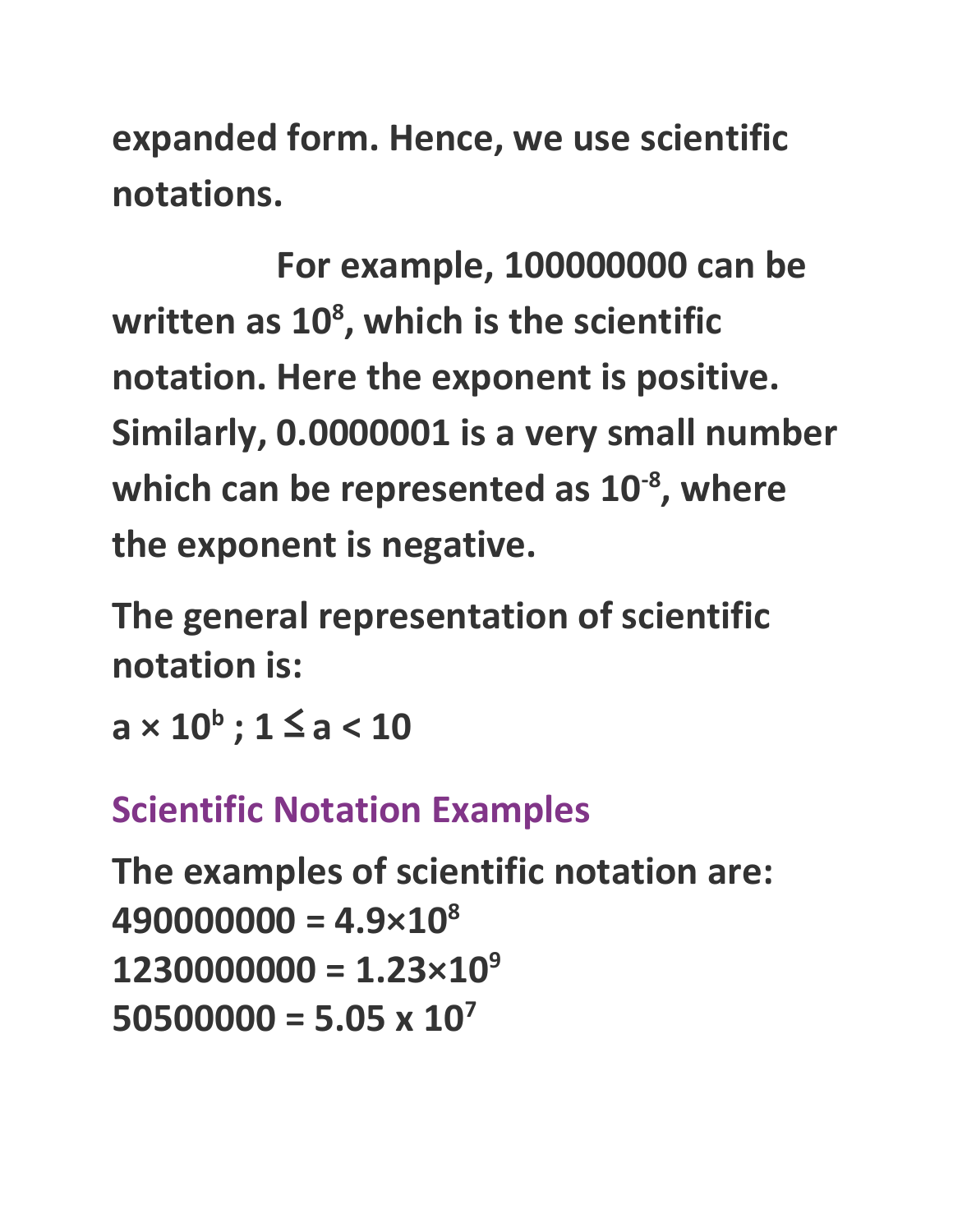#### **Practice Questions**

**Problem 1: Convert the following numbers into scientific notation.**

- **1. 28100000**
- **2. 7890000000**
- **3. 0.00000542**

## **Significant Figures**

**The term "significant figures" refers to the number of important single digits (0 to 9 inclusive) in the coefficient of expression in the scientific notation. The number of significant figures in the expression indicates the confidence or precision with which an engineer or scientist indicates a quantity**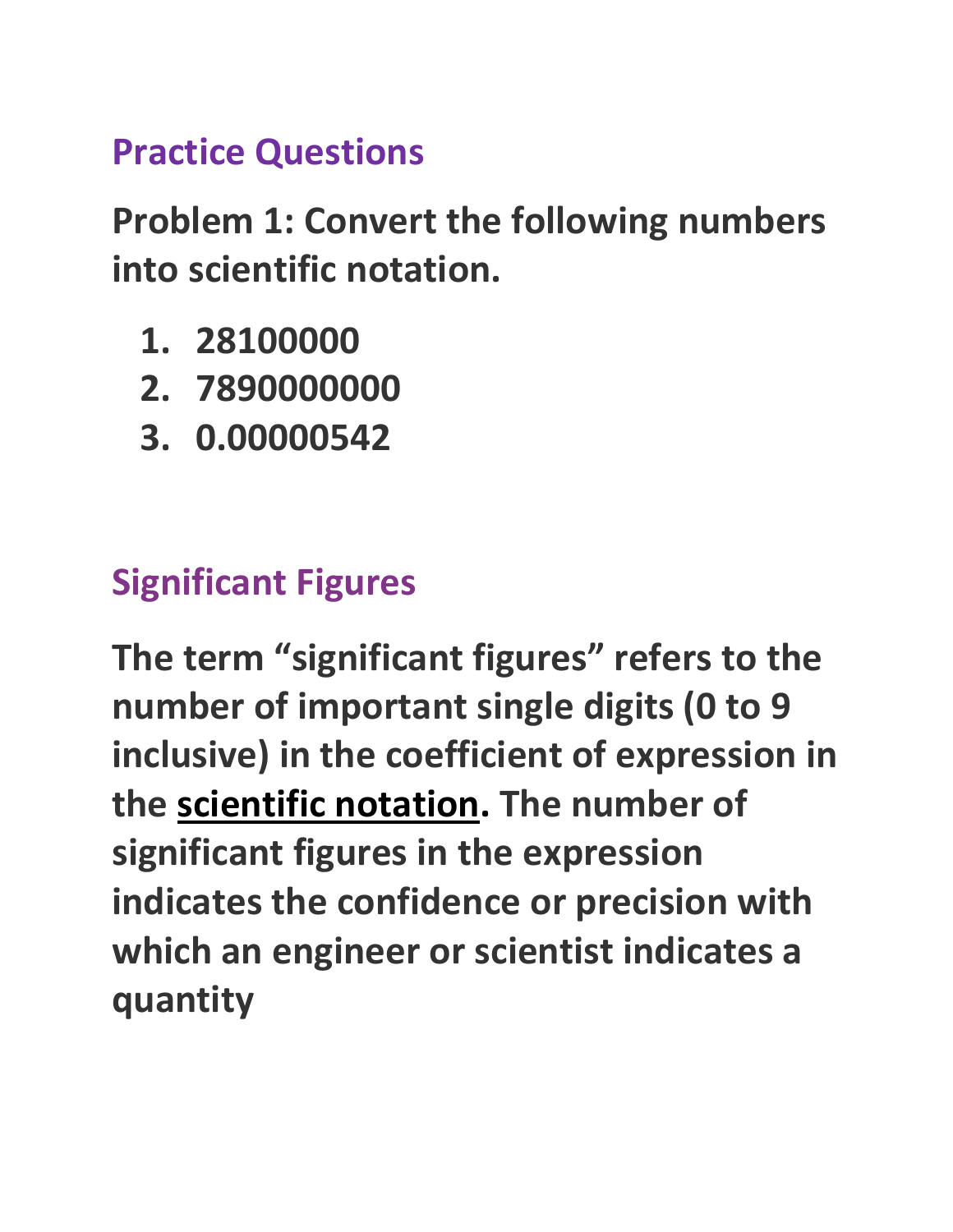**Significant Figures Rules**

- **●***All non zero digits are significant.*
- **●***Zeroes between non zero digits are significant.*
- **●***A trailing zero or final zero in the decimal portion only are significant.*

**Following are the significant figures rules that govern the determination of significant figures:**

**1. Those digits which are non-zero are significant.**

**For example, in 6575 cm there are four significant figures and in 0.543 there are three significant figures.**

**2. If any zero precedes the non-zero digit then it is not significant. The preceding zero indicates the location of**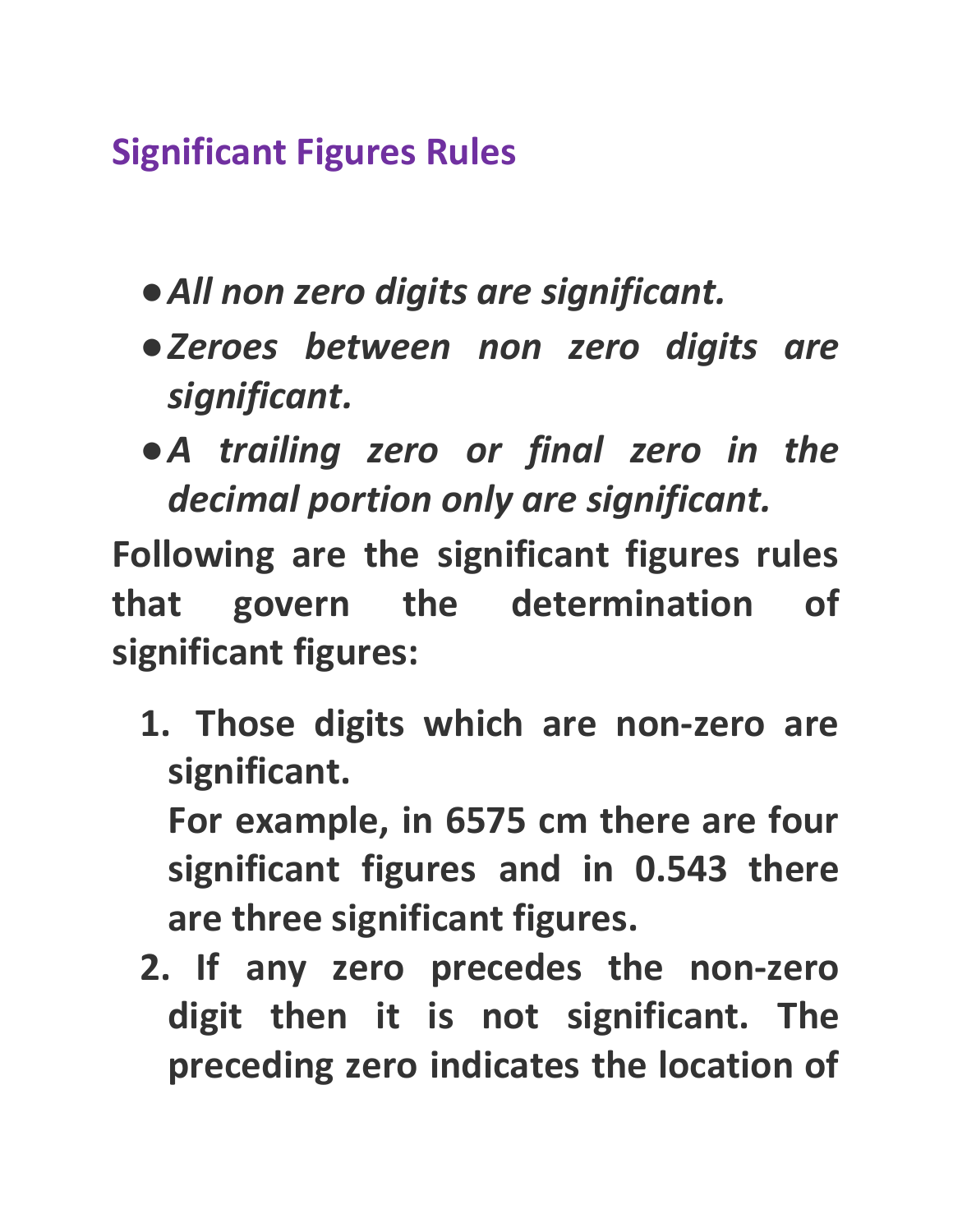**the decimal point, in 0.005 there is only one and the number 0.00232 has 3 figures.**

**3. If there is a zero between two non-zero digits then it is also a significant figure.**

**For example; 4.5006 have five significant figures.**

- **4. Zeroes at the end or on the right side of the number are also significant. For example; 0.500 has three significant figures.**
- **5. Counting the number of objects for example 5 bananas 10 oranges have infinite figures as these are inexact numbers.**

## **Significant Figures Examples**

**The numbers in boldface are the significant figures.**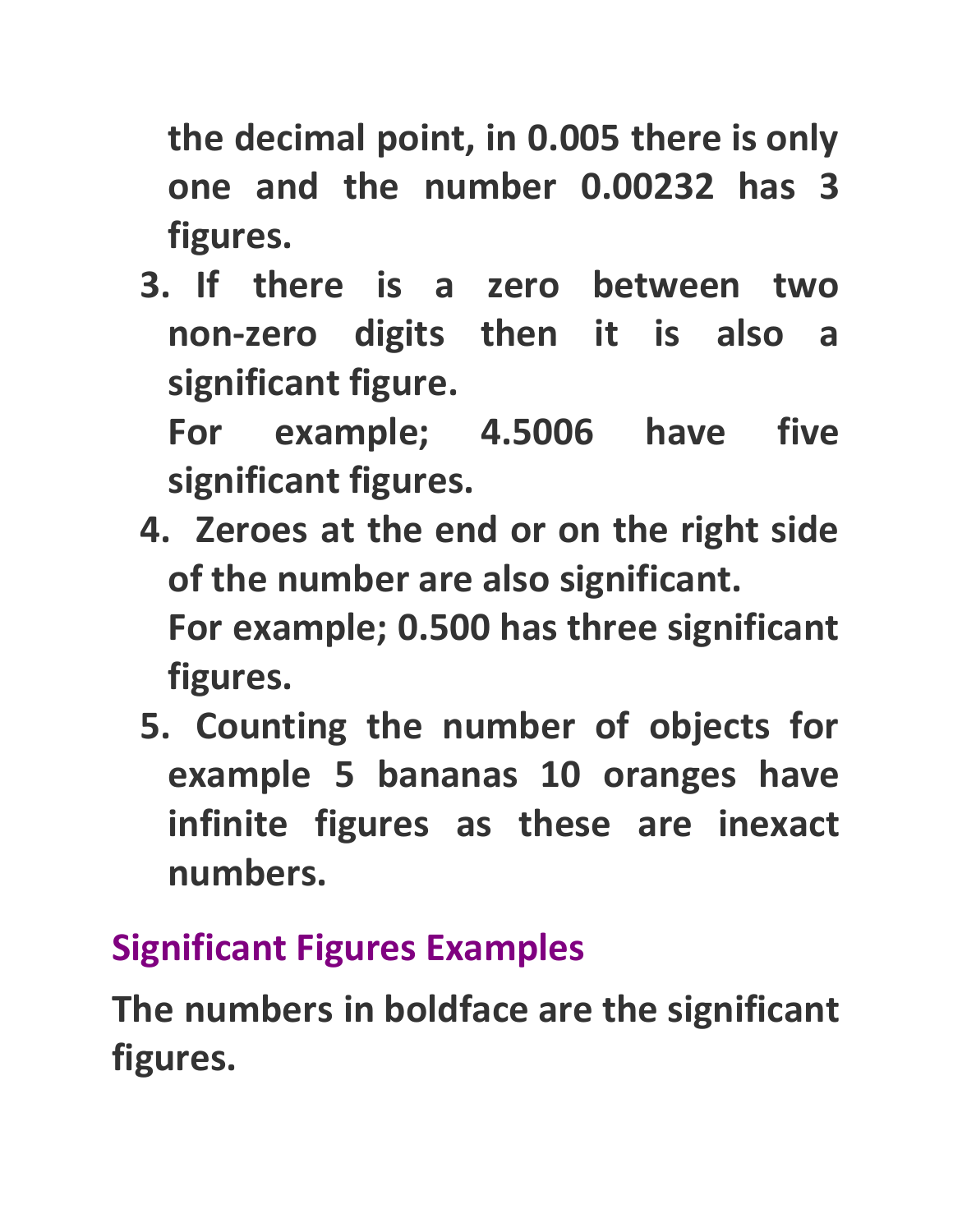- **●4308 – 4 significant figures**
- **●40.05 – 4 significant figures**
- **●4.00 – 3 significant figures**
- **●0.00500 – 3 significant figures**

### **1. Precision**

**The closeness of two or more quantities to each other is called precision. The level of measurement that gives the same result when repeated.**

## **2. Accuracy**

**It is the level of measurement that gives true as well as consistent results (i.e. it has no systematic and random errors). The observed results are in agreement with the true results.**